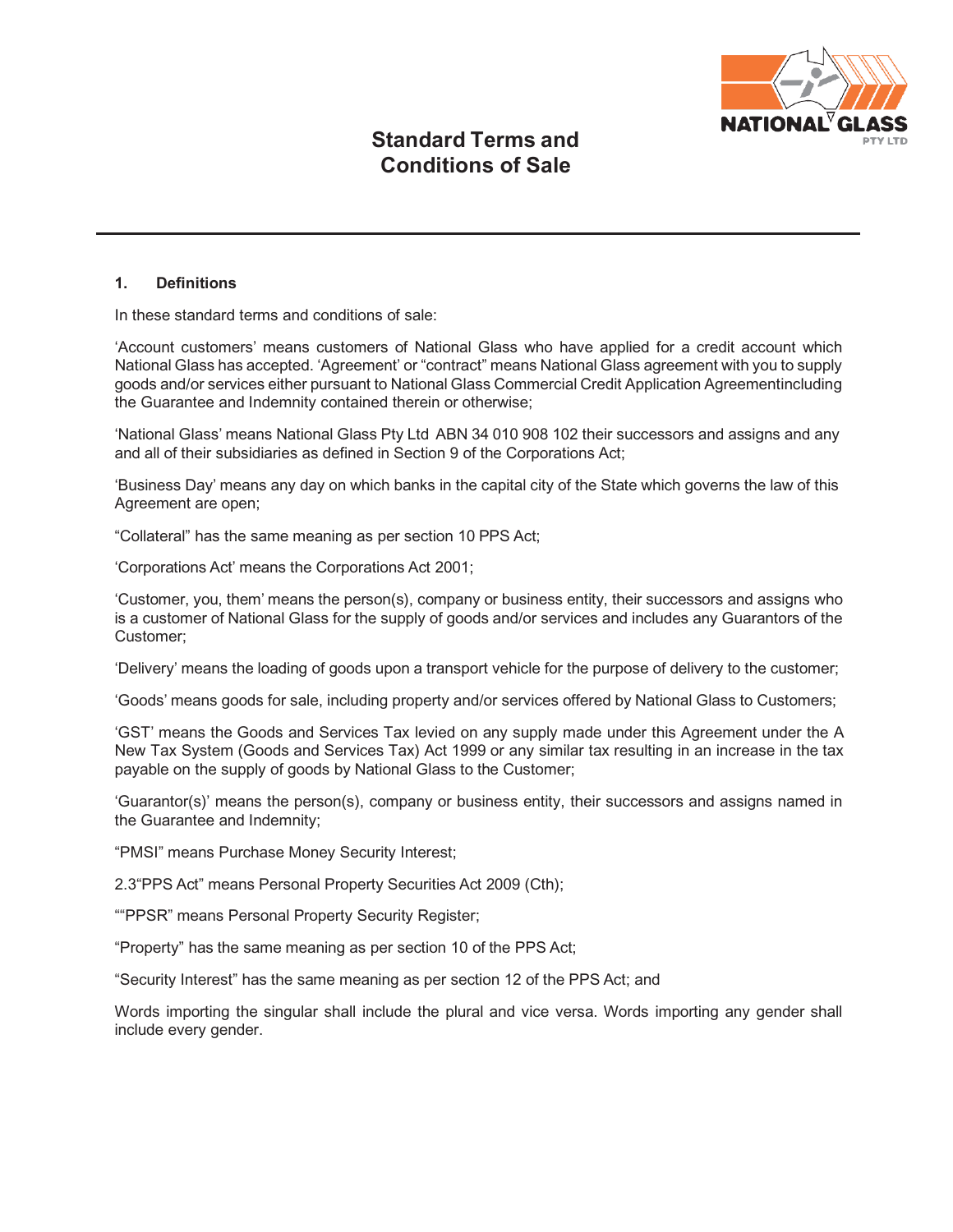## **2. General (a)**

**2.1** National Glass offers to supply goods and/or services to you only on the following terms which apply to account customers and other customers with the exception of clause 6 which applies to account customers only.

**2.2** Please note that no National Glass employee has any authority to accept any terms you may suggest that are different from the following terms.

**2.3** If you accept a National Glass quotation to supply goods and/or services both National Glass and you are bound by this contract.

**2.4** You acknowledge that you rely on these terms only and that you have not relied on any representations made to you prior to or at the time of entering this contract.

**2.5** General (b)

**1.** Quotations are valid for 30 days after the date of the quotation unless specified otherwise.

**2.** The Quotation Number reference must be stated on purchase orders.

**3.** The prices quoted are based on delivery to the ground level of the site. No allowance has been made for special lifting/unloading stillages.

**4.** The prices quoted are based on quantities and sizes requested or stated by the customer. Later variations to sizes and quantities stated at the time of placing the order may void the quotation or require to be requoted.

**5.** Refer to National Glass Processing Guidelines for all clean cut and processed glass.

**6.** Glass to templates – refer to National Glass Template Guidelines. Alternatively, such orders may be subject to approval by the National Glass sales representative. A Template Handling Fee of \$52.50 per template applies and each template will also have a complex shaped cutting charge applied.

**7.** National Glass advise that an assessment should be undertaken for thermal breakage for solar control type glass products including toned/tinted, reflective and low-E annealed monolithic products, laminated glass and IGU's. Unless stated, our quotations do not include any thermal assessments.

**8.** Any claims for reworks must be made within 48 hours of the delivery of the glass.

**9.** National Glass does not accept 'on-costs' associated with faulty goods, late supply or inability to supply quoted products. Liability for faulty goods is limited to resupply of the original order within the warranty period.

**10.** For product warranties, refer to [www.nationalglass.com.au](http://www.nationalglass.com.au/) for specific product warranty details.

**11.** A surcharge of 25% will apply to all glass and processing supplied where the measurement of either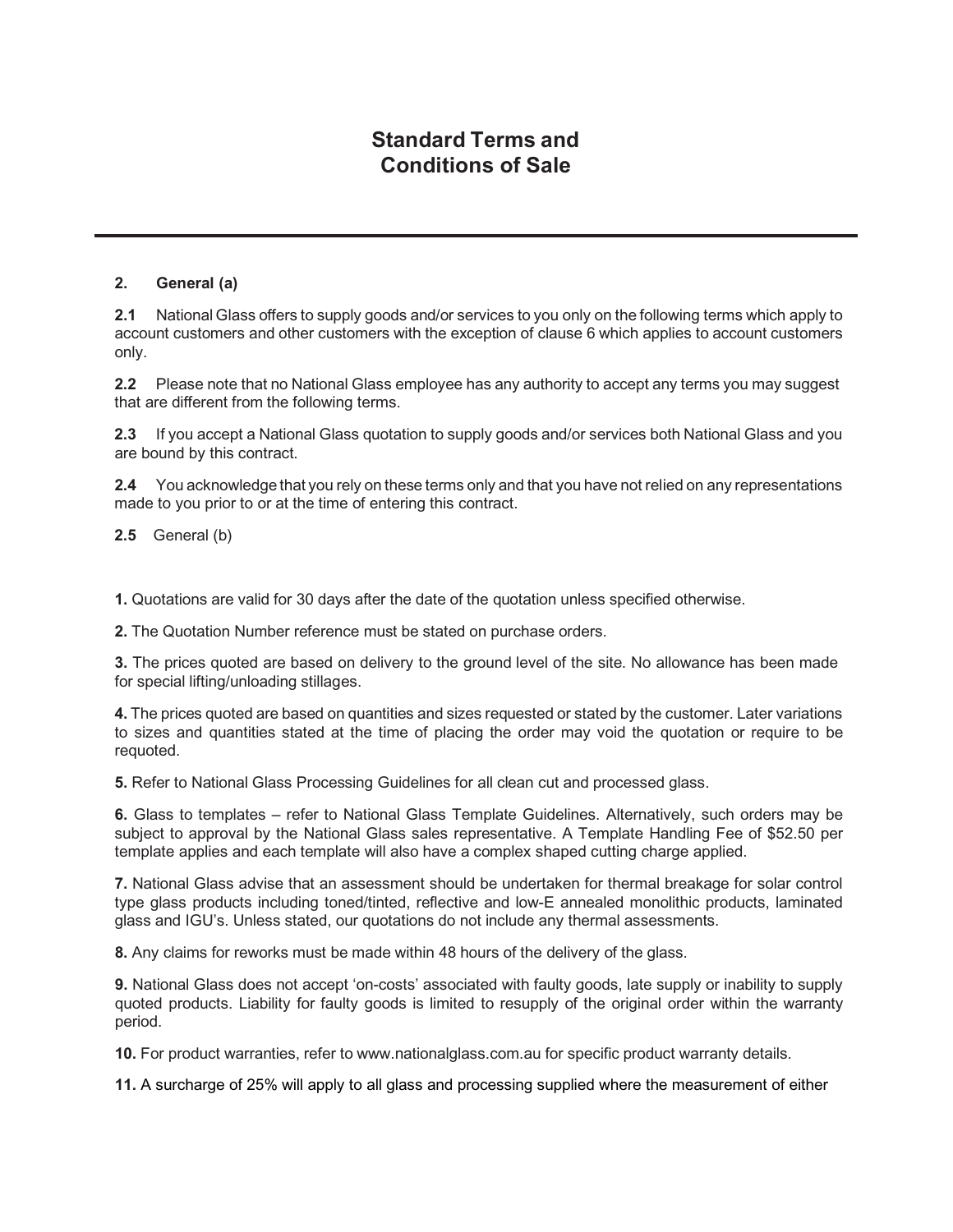side exceeds 3660mm. This charge is to cover the additional handling and logistics costs associated with processing oversize glass and meeting our safety obligations.

**12.** Asurcharge of 40% will apply to all glass and processing supplied where the measurement of both sides exceed 2400mm square. This charge is to cover the additional handling and logistics costs associated with processing oversize glass and meeting our safety obligations.

**13.** Site Delivery: When a request is made for a site delivery, National Glass will endeavour to meet all such requests. These deliveries will be subject to an additional charge of \$40.00 (plus GST).

**14.** Timed Site Delivery: Within the greater Brisbane area - when a request is made for a timed site delivery, National Glass will endeavour to meet all such requests, allowing for a buffer of 30 minutes either side of the required delivery time. Site deliveries timed for between 5:00am and 5:00pm will be subject to an additional charge of \$75.00 (plus GST).

**15.** Timed Site Delivery: Outside Brisbane area (Toowoomba, Sunshine or Gold Coast) - when a request is made for a timed site delivery, National Glass will endeavour to meet all such requests, allowing for a buffer of 60 minutes either side of the required delivery time. Site deliveries timed for between 5:00am and 5:00pm will be subject to an additional charge of \$150.00 (plus GST).

**16.** Outside Hours Delivery - for deliveries outside the hours above, a minimum additional charge of \$300.00 will apply to each such delivery.

**17.** All Site Deliveries – please note there is a maximum 30 minute unloading period. Additional time will be charged at \$150.00 per hour.

**18.** Minimum invoice order value charges apply.

**19.** Louvre glass infil panels less than 101mm in height are subject to a minimum per piece surcharge.

**20.** Your order and supply of the order is subject to availability and quality of raw materials.

**21.** Any damage or loss to handling equipment (stillages, frames, etc) owned by National Glass and used in deliveries to the customer, must be paid for by the customer in circumstances where such equipment has been placed in the possession or control of the customer.

**22.** Stillage's can be hired from National Glass at an initial cost of \$250 for deliveries under 750kg. Deliveries over 750kg can have this initial fee waived.

**23.** If glass stillage's which are owned by National Glass but left temporarily in the possession or control of the customer is not returned to National Glass within a period of 7 days from the date of delivery to the customer, a charge of \$250.00 per stillage per week may be applied, charged on Friday.

**24.** Collection of stillage's from site will incur an additional site delivery charge and, if applicable, a crane truck charge.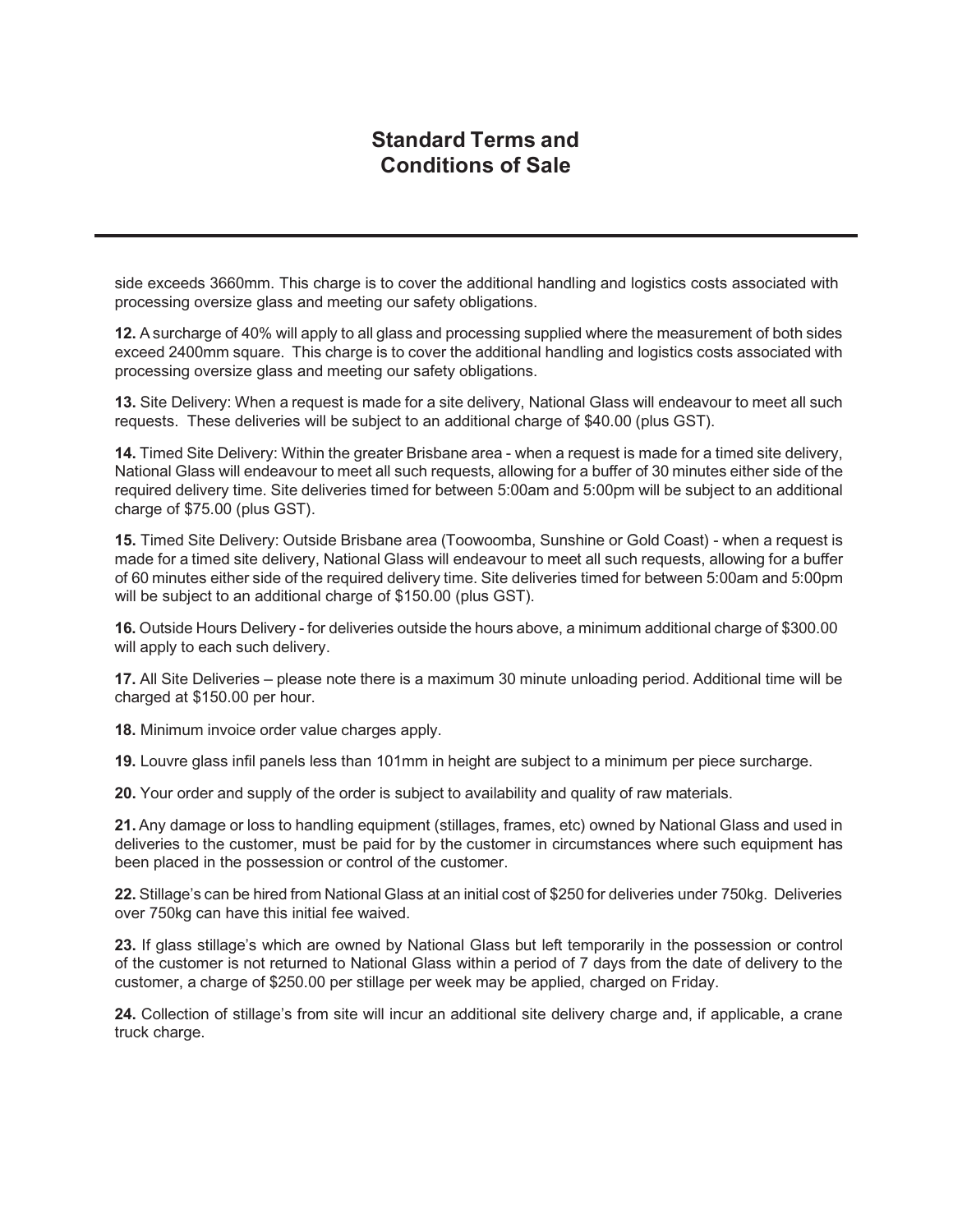### **Annealed Glass**

**1.** Refer to National Glass Processing Guidelines for placement and position of holes, cutouts, general edgework rules and slender ratios. Orders placed outside of these processing guidelines will not be accepted.

**2.** Maximum sizes for polished, non-vinyl backed mirrors are as follows:

4mm 1800mm x 1200mm, 6mm 1800mm x 3000mm

- **3.** Minimum charge for Annealed and stocked Laminate glass is 0.25m2.
- **4.** Minimum charge for Annealed Louvres is 0.06m2

#### **Toughened Glass**

**1.** Refer to National Glass Processing Guidelines for placement and position of holes, cutouts, general edgework rules and slender ratios. Orders placed outside of these processing guidelines will not be accepted.

**2.** Maximum sizes quoted are as follows:

4mm 2440mm x 900mm, 5mm 2440mm x 1220mm, 6mm 2700mm x 1400mm

8mm 2800mm x 1600mm, 10/12mm 3660mm x 1800mm, 15/19mm 3660mm x 2200mm

- **3.** Minimum size quoted is 260mm measured across the diagonal.
- **4.** Minimum charge for Toughened and Heat Strengthened glass is 0.25m2.
- **5.** Minimum charge for Heat Soaked glass is 0.5m2.
- **6.** Minimum charge for Toughened Louvres is 0.06m2

### **Custom Laminated Glass**

**1.** Refer to National Glass Processing Guidelines for placement and position of holes, cutouts, general edgework rules and slender ratios for furnaced laminated glass. Orders placed outside of these processing guidelines will not be accepted.

**2.** Maximum sizes quoted for furnaced laminated glass as follows:

9.52mm 2440mm x 900mm, 11.52mm 2440mm x 1220mm, 13.52mm 2700mm x 1400mm, 17.52mm 2800mm x 1600mm, 21.52mm 3660mm x 1800mm.

**3.** Edge separation or delamination is acceptable within 6mm of the glass edge and 3mm of edge slip is acceptable.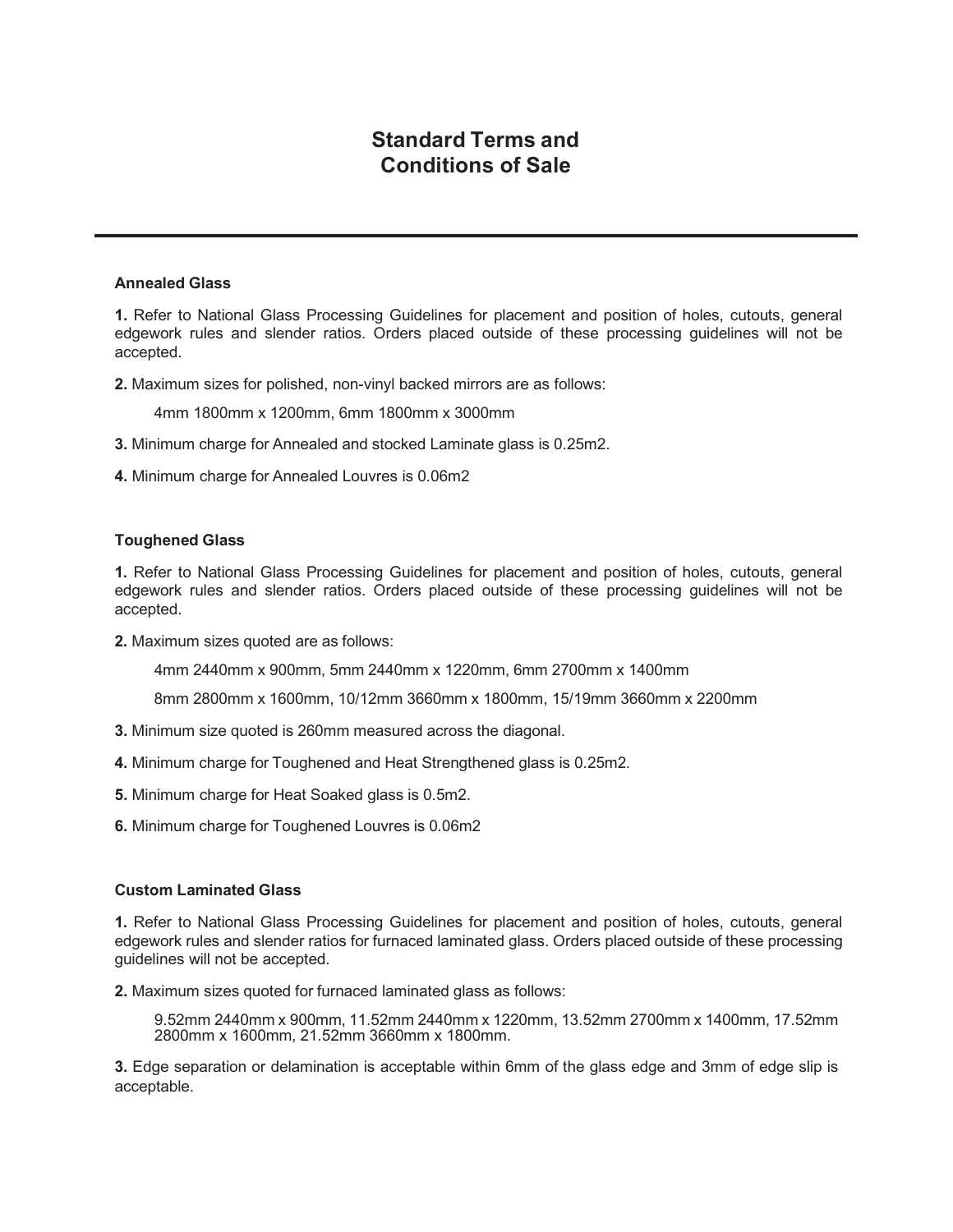**4.** Exposed edged laminated glass should be covered or framed.

**5.** Minimum size quoted is 400mm x 400mm.

**6.** Minimum sm2 charge applies for annealed custom laminated 0.5m2 and 1.00m2 for furnaced laminated glass.

## **IGU's**

**1.** Refer to National Glass Processing Guidelines for general conditions and rules where applicable. Orders placed outside of these processing guidelines will not be accepted.

**2.** Maximum sizes quoted with 12mm width spacer as follows:

4/12/4 2440mm x 920mm, 5/12/5 2440mm x 1220mm, 6/12/6 2700mm x 1400mm

**3.** Minimum sizes quoted are 350mm x 180mm.

4. Minimum sm2 charge applies for makeups with annealed glass 0.5m2 and 0.75m2 for toughened glass.

5. All IGU's are dual seal consisting of SuperSpacer, PIB primary and polysulphide secondary sealant. Customer to advise, where IG edges are exposed such as in structural glazing systems, whereby silicone secondary sealant must be specified.

### **ImageTek**

**1.** All glass is ceramic base painted toughened glass on minimum 6mm thickness. Refer to National Glass Processing Guidelines for placement and position of holes, cutouts, general edgework rules and slender ratios. Orders placed outside of these processing guidelines will not be accepted.

**2.** Maximum sizes quoted are as follows:

6mm 2700mm x 1400mm, 8mm 2800mm x 1600mm, 10/12mm 3660mm x 1800mm, 15/19mm 3660mm x 2200mm

- **3.** Minimum sizes quoted are 350mm x 350mm.
- **4.** Minimum sm2 charge applies 1.00m2.

**5.** Minimum per piece paint charge of \$60.00ea to \$90.00ea applies.

**6.** ImageTek Colour full solid colours (not recommended for backlit applications) based on standard colour range – minimum invoice charge \$250.00.

**7.** ImageTek Graphic/Interiori – based on stock images from National Glass library - minimum invoice charge \$500.00.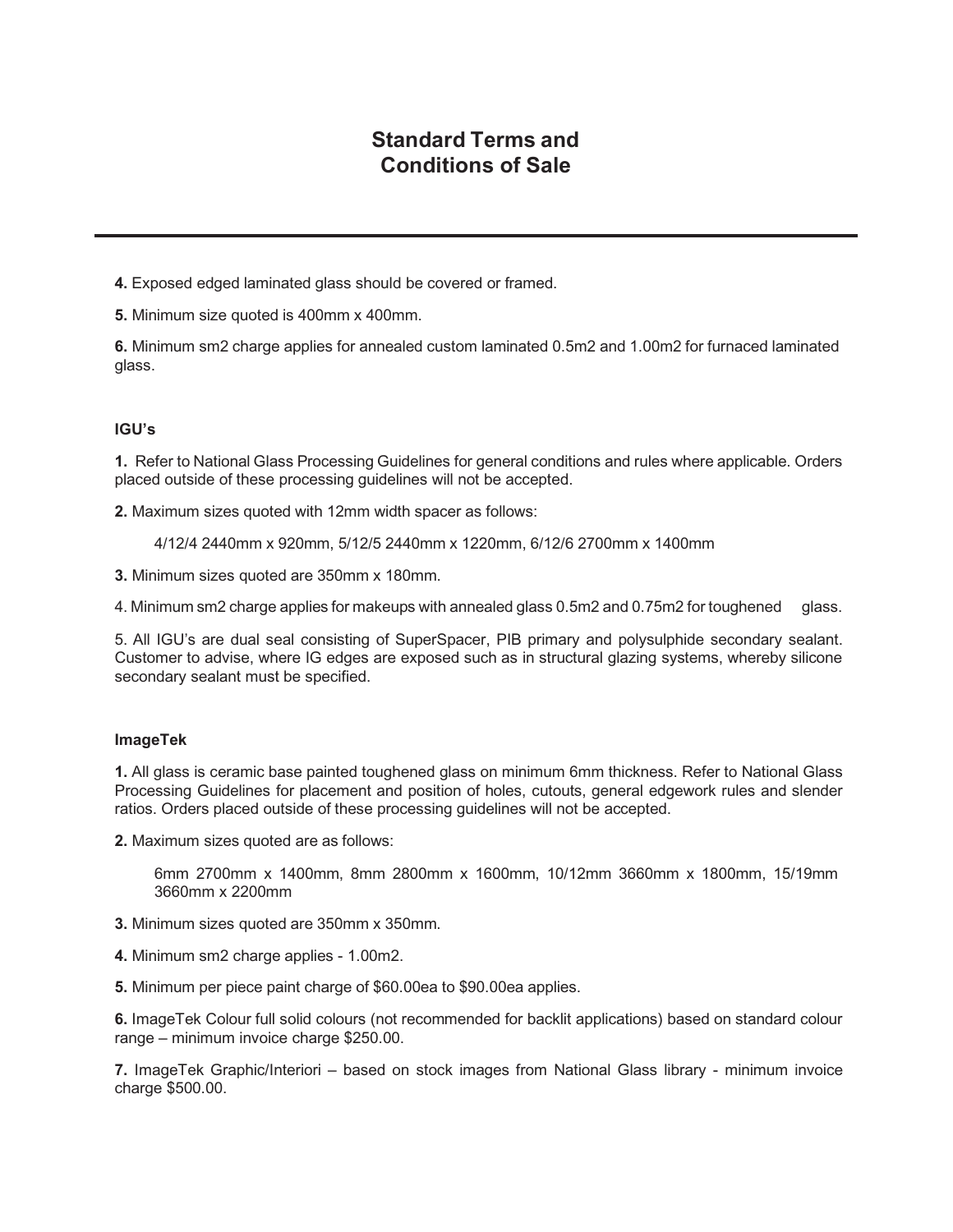**8.** ImageTek Custom – artwork supplied by customer and subject to approval by National Glass - minimum invoice charge \$1000.00.

### **3. National Glass Obligations to you**

**3.1** National Glass agrees to supply the goods and/or services specified by you.

**3.2** National Glass agrees to use its best endeavours to supply the goods and/or services within the time specified by you but National Glass will not be liable in any way if the goods and/or services are not supplied within that time.

**3.3** National Glass agrees that any goods delivered become your property when you have paid for them in full in cleared funds.

**3.4** National Glass promises that the goods and/or services are fit for the purpose that the goods and/ or services are generally used for and any other special purpose you have specified in writing to National Glass;

**3.5** National Glass promises that the goods and/or services are of merchantable quality.

**3.6** You may ask National Glass to cancel this contract at any time but not any order that you have already placed for goods and/or services. National Glass will consider your request when you agree to pay for all monies due to National Glass under the contract.

**3.7** National Glass will comply with the Privacy Act including the Australian Privacy Principles. A Copy of our privacy policy is available upon request or visit [www.nationalglass.com.au.](http://www.nationalglass.com.au/)

## **4. Your Obligations**

**4.1** You agree to pay for the goods and/or services and any GST immediately upon receipt of a quotation and acceptance of your order from National Glass or as otherwise specified and agreed with National Glass. If you are an account customer you agree to pay for the goods and/or services and any GST within30 days from the month in which you receive a statement of account from National Glass, whether or not the goods and/or services have been supplied within the time specified by you. Time is of the essence forthe performance of your obligations including payment which means you must pay all tax invoices and statements of account received on time.

**4.2** You agree to pay interest on all overdue monies at 2% per month until payment is received in full.

**4.3** You agree to accept the goods and/or services supplied, whether or not the goods and/or services have been supplied within the time specified by you.

**4.4** You agree that National Glass retain title to any goods until you have paid National Glass with cleared funds, GST inclusive for such goods.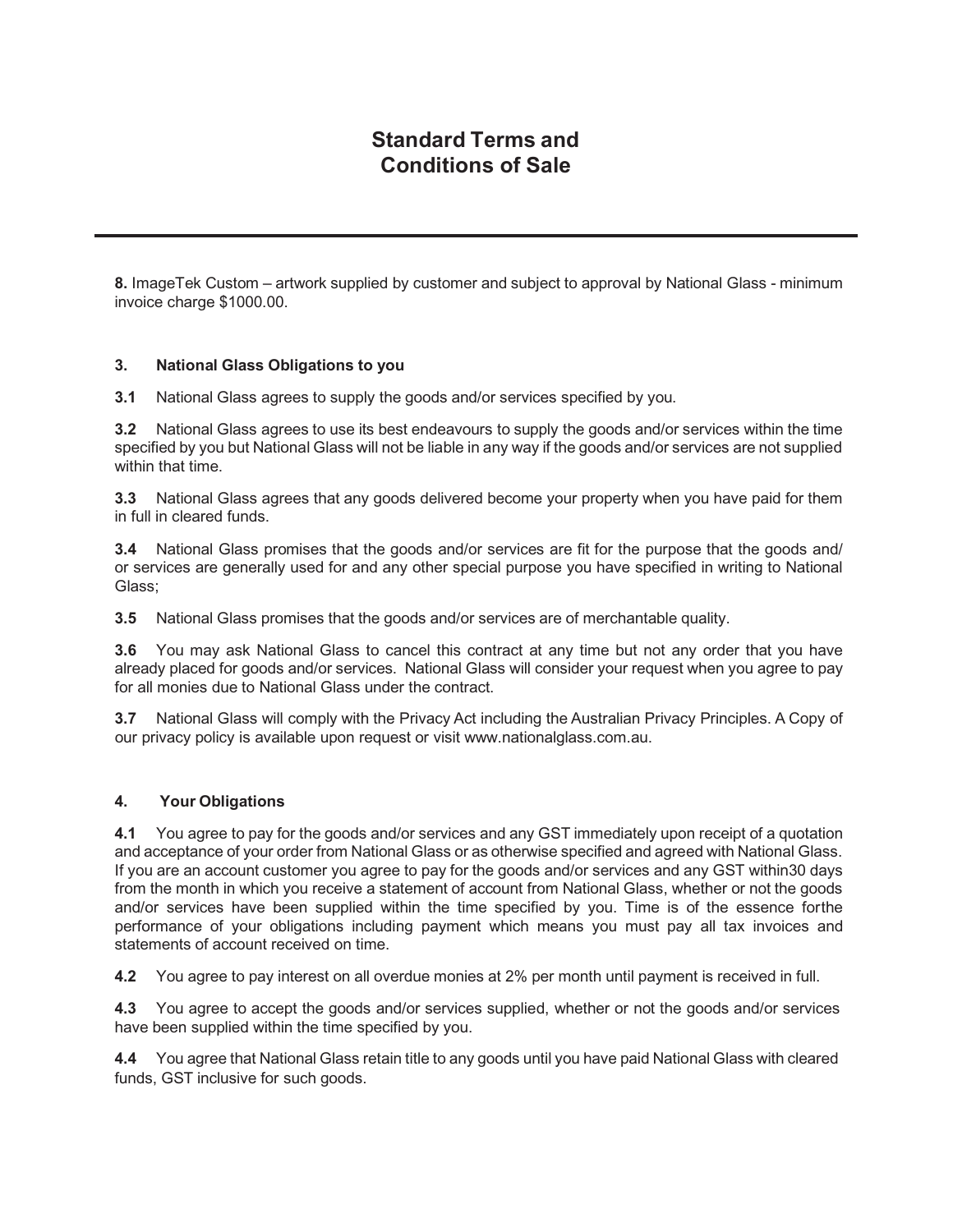**4.5** You agree to store the goods which have not been paid for separately; keep separate records in relation to the proceeds of the sale of any goods which have not been paid for, bank the proceeds of any such sale into a separate account and immediately thereafter remit such funds to National Glass and if any goods are used in the making of any new object or if the goods in any way whatsoever become incorporated into any other product, you will record the value. If the goods so used or incorporated in relation to each unit of finished product then upon sale of any unit of finished product you will immediately remit that amount from the proceeds of sale to National Glass if you have not previously paid in full for the goods.

**4.6** You agree to assign (and do so assign) to National Glass any right of action against any third party purchaser arising under any sale of goods that have not been paid for, in circumstances where you have not been paid in full for all such goods delivered or incorporated into any other product.

**4.7** You agree that if you have not paid for any goods in cleared funds at the time you agree to do so in addition to all other rights National Glass has against you, you authorise National Glass through its agents to enter the premises where the goods are stored and take possession of them. You agree to hold National Glass harmless against any legal liability to any person arising from it exercising its right to take possession of the unpaid goods.

**4.8** If you have breached this contract then you agree to pay all legal or other costs incurred by National Glass in respect of the breach of this contract on an indemnity basis and you further agree to pay any legal or other costs incurred by National Glass on an indemnity basis for the collection of monies which become overdue including the costs of lodging, enforcing and withdrawing any caveat or caveats against real property owned by you or any guarantor in any Land Titles Office in any State or Territory of Australiaor New Zealand.

**4.9** Upon National Glass request, from time to time, you must provide to National Glass, information in the form and for the period required by National Glass, in relation to your financial position, including a balance sheet, profit and loss statement and cash flow statement and where the customer is a corporation, and information in relation to any guarantors.

## **5. Claims**

**5.1** If you want to make any claim for defective goods, incorrect charges, non-delivery of goods or damages for breach of contract you must:

**(a)** Make the claim in writing and notify National Glass within 48 hours of the date of supply of the goods and/or services.

**(b)** Make the claim before you have incorporated any goods delivered into any other goods or products.

You agree that if you do not make the claim as above then you accept that the goods and/or services supplied were of merchantable quality and fit for the purpose for which they were required and correctly charged and delivered. National Glass liability will in any event be limited to exchanging any goods delivered or rendering the services again and in return for payment to National Glass of the cost price for such delivery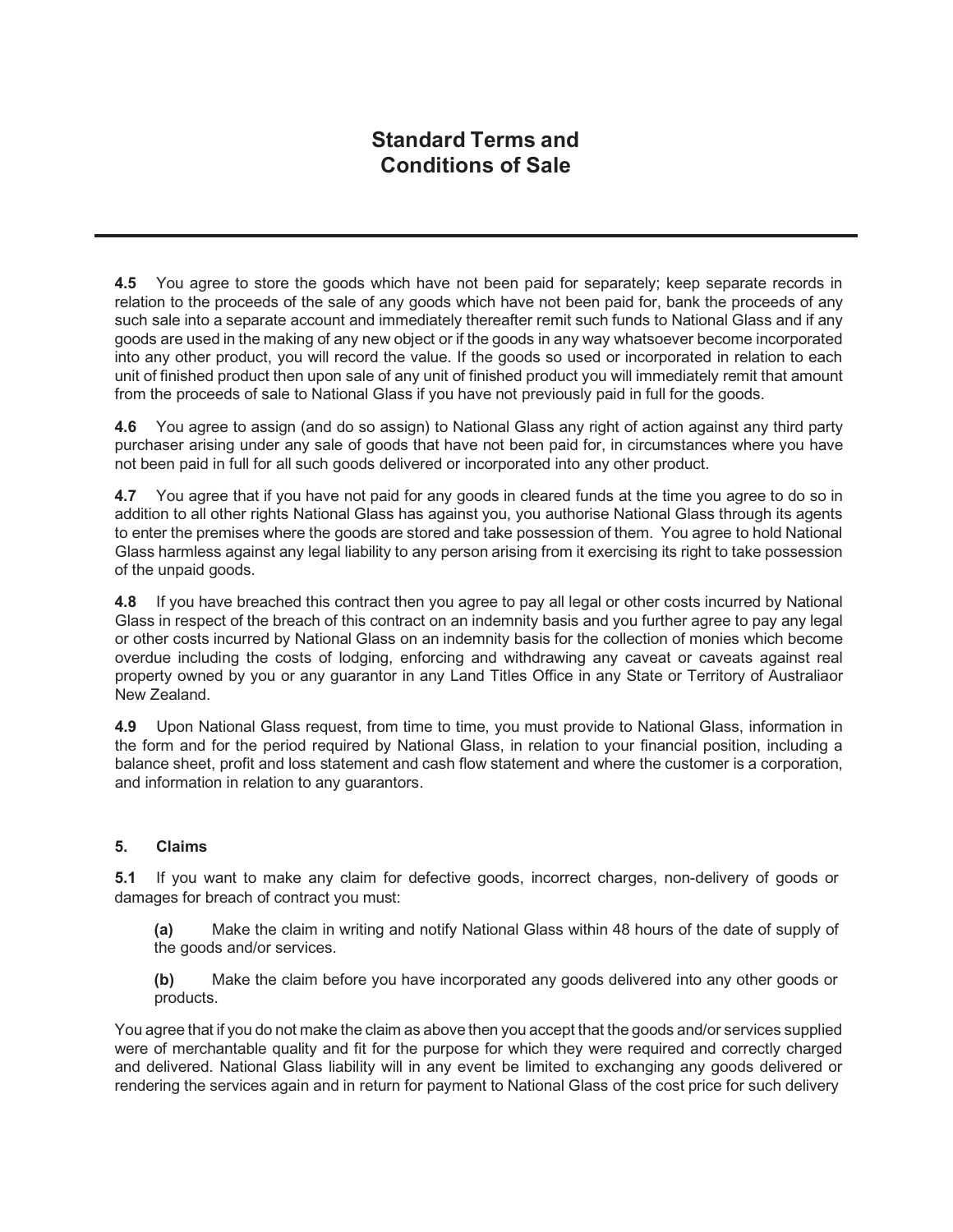or for such services rendered.

**5.2** National Glass need not accept the return of goods or give credit where the goods are made to your specification.

**5.3** National Glass liability for damages for any breach of contract or damage howsoever arising (including, without limitation, negligence) is limited to the price of the goods and/or services that you agreed to pay under this contract, GST inclusive.

**5.4** National Glass will not be liable for the costs or damages incurred as a result of the removal of the goods after installation; water damage to floor coverings and walls; or theft where you have installed the goods incorrectly; or installed the goods and failed to give National Glass seven (7) days' written notice of any required work for rectification of any faults.

**5.5** Except as provided above, National Glass will not be liable(including but not limited to liability in negligence) to any person for any loss or damage consequential or otherwise howsoever suffered or incurred by any such person in relation to the Goods and/or services and without limiting the generality thereof in particular any loss or damage consequential or otherwise howsoever suffered or incurred by any such person caused by or resulting directly or indirectly from any failure, breakdown, defect or deficiency of whatsoever nature or kind of or in the goods and/or services.

**5.6** Nothing herein affects any statutory rights that you have that cannot be excluded and, if there is an inconsistency between the above terms and your statutory rights which cannot legally be excluded, then those rights will prevail to the extent of the inconsistency. If any clause of this contract is void or otherwise invalid then that clause shall be severed from the contract without effect to the remaining clauses of the contract.

**5.7** You agree that you will have no right to deduct or set-off any monies owed by you to National Glass, unless you agree in writing to allow such a deduction or set-off.

## **6. Account customers**

**6.1** The terms in this clause apply to account customers in addition to the other terms of this contract.

**6.2** You may obtain goods or services from National Glass on credit up to the amount of your credit limit authorised by National Glass upon acceptance by National Glass of your application for credit. National Glass reserves the right to refuse to supply goods and/or services on credit and may (in its discretion) suspend the provision of credit in the event of breach of any term of this Agreement or if you exceed the credit limit.

**6.3** You remain liable to pay all amounts due to National Glass regardless of whether you have exceeded your credit limit.

**6.4** You must pay your account within National Glass 30 days trading terms otherwise your credit facilities may be suspended or withdrawn without prior notice and upon any subsequent resumption of such facilities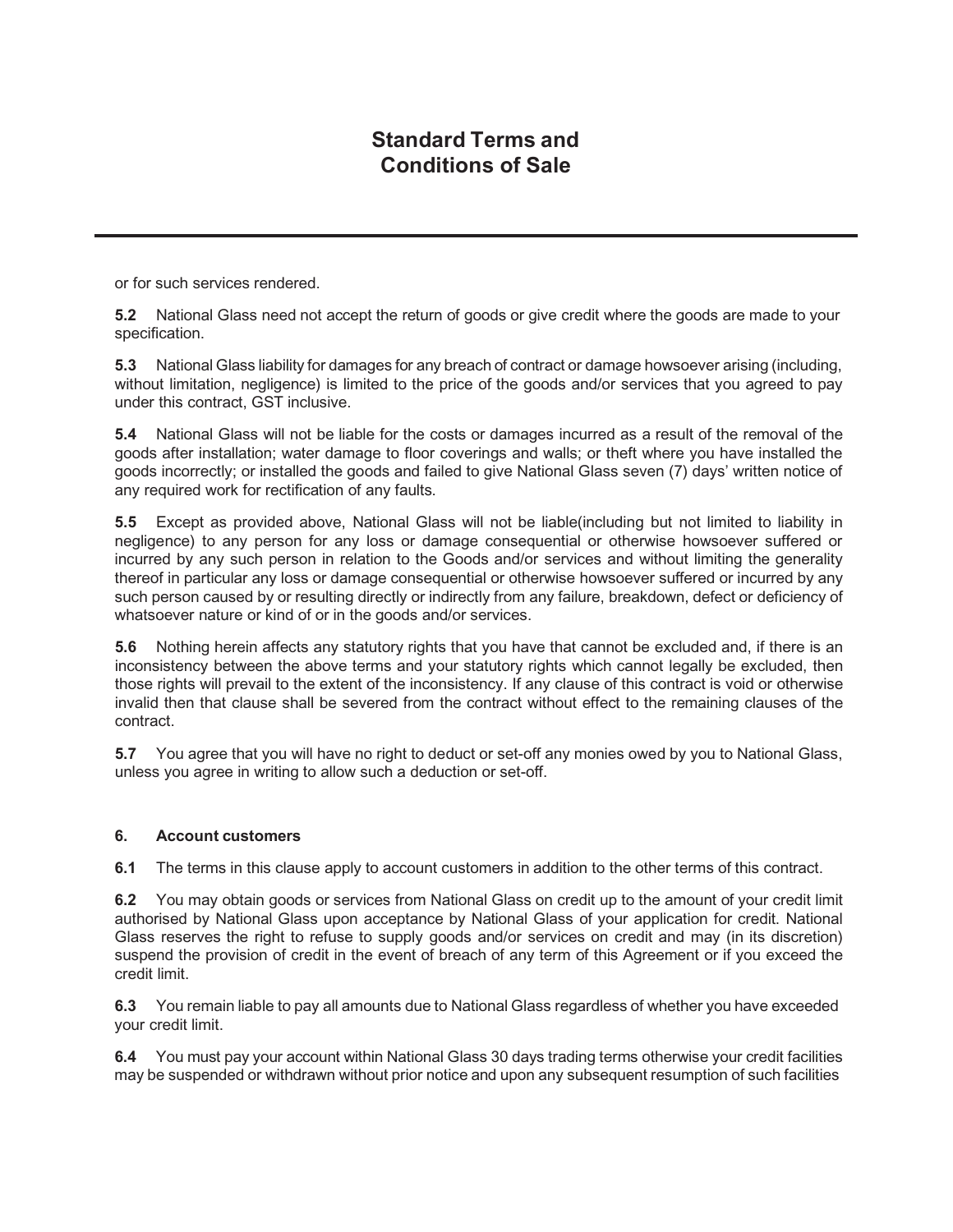these terms and conditions shall apply to such further facilities.

**6.5** You hereby charge in National Glass favour all of your estate and interest in any real and personal property that you own either beneficially and/or as trustee of any trust at present and in the future with due payment to National Glass of all monies that may become payable by you by virtue of this contract or otherwise arising from National Glass providing credit to you and you irrevocably appoint National Glass directors, secretaries, employees or solicitors as your duly constituted attorney to execute in your name, and as your act and deed, any real property mortgage, PMSI or consent to any caveat National Glass may choose to lodge against real property that you may own in any Land Titles Office in any State or Territory of Australia even though you may not have defaulted in carrying out your obligations.

**6.6** You hereby charge in National Glass favour all monies due and payable to you under any headcontract held by you in respect of which you purchased goods from us and you hereby agree that National Glass will be entitled to all rights, powers and remedies conferred upon sub-contractors under any legislation in any State or Territory in Australia as if all monies due and owing to you were monies due and owing under a sub-contract.

**6.7** You (and in the case of a company each of your officers and sureties) give consent to National Glass.

**(a)** Disclosing and obtaining personal information to and/or from another credit provider or credit reporting agency including information relating to the commercial creditworthiness and personal creditworthiness of them;

**(b)** Using any information obtained for the purposes of assessing your credit, collecting payments due under this Agreement and notifying other credit providers; and

**(c)** Disclosing information where it has a duty to the public to disclose that information, and/or where it is required by law.

The credit reporting agencies to which National Glass is likely to disclose the Customer's repayment history information are:-

- **(a)** Equifax;
- **(b)** Dunn & Bradstreet; and
- **(c)** Building Industry Credit Bureau.

**6.8** You (and in the case of a company each of your officers and sureties) may at any time gain access, upon request, to the information held about you.

**6.9** Should you be advised by National Glass in writing that you are entitled to a settlement discount, payment must be made by you to National Glass not later than the last working day of the month following the month a statement of account is issued i.e June statement invoices are due the last working day of July (whether or not the goods and/or services have been supplied within the time specified by you).

**6.10** In practice, a settlement discount should be deducted by you at the time of payment, provided that payment is received by National Glass in accordance with their settlement discount policy (which may be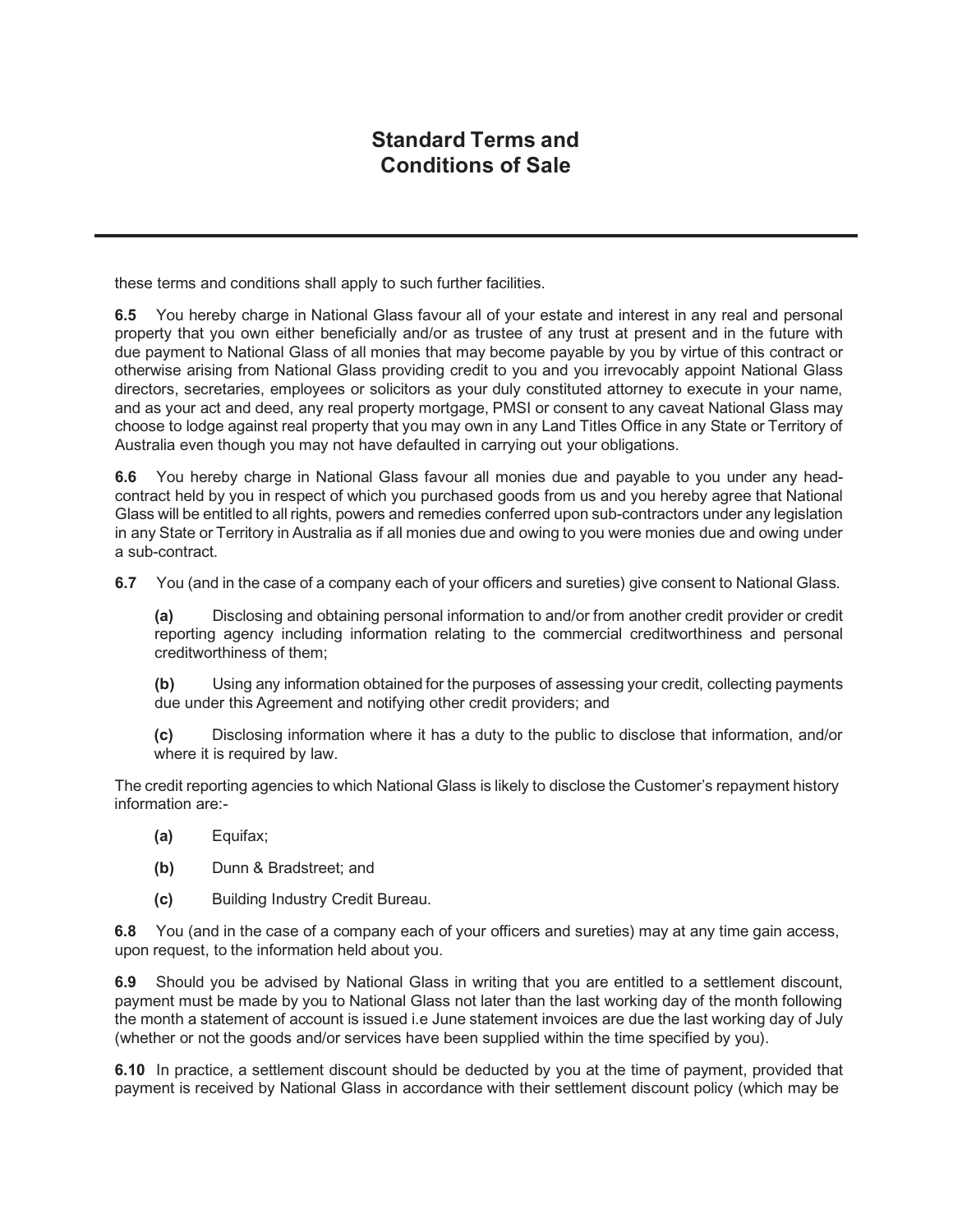revised by National Glass from time to time). For the avoidance of any doubt, a settlement discount cannot be applied retrospectively and can only be applied in the month that payment is made in accordance with National Glass settlement discount policy.

## **7. Personal Property Security**

**7.1** You acknowledge that this Agreement is a Security Agreement for the purposes of the PPS Act that the goods referred to in this contract are commercial property for the purpose of the PPS Act.

**7.2** You consent to National Glass registering its security interest on the PPSR;

**7.3** You consent to National Glass applying any monies received, firstly, against National Glass costs and disbursements in recovering such monies on a full indemnity basis, secondly against any interest accrued and finally, against any amount due and agree to the debiting of your account with National Glass of the cost of registration of National Glass security interest and all other associated costs with perfection and enforcement of such security interest on an indemnity basis.

**7.4** So far as permitted by Section 107 of the PPS Act, you will have no rights under Sections 114, 120 and 113 of the PPS Act including the right to receive any notices.

**7.5** You waive your rights to receive a verification statement in respect of any financing statement or financing change statement registered by National Glass.

**7.6** You agree to National Glass exercising its rights under Sections 109 and 120 concurrently and to retaining any repossessed equipment immediately so that National Glass rights under Section 123 of the PPS Act shall become effective immediately upon repossession.

**7.7** You agree that repossession and retention of the goods under Sections 120-123 will only partially satisfy your debt to National Glass at the date of repossession and the repossession and retention will immediately extinguish any rights and/or interest the Customer has in the goods.

**7.8** For the avoidance of any doubt, the parties acknowledge and agree that it is their intention that the agreement between them is one continuing agreement and not separate agreements based on each purchase order. The security interest created by this agreement is in respect of all goods supplied.

## **8. Service of Process**

**8.1** You agree that service of legal process may be made by prepaid post to your address as provided to National Glass or such other address as may be notified in writing by you and that service shall be deemed to have been effected 2 business days after the date of posting.